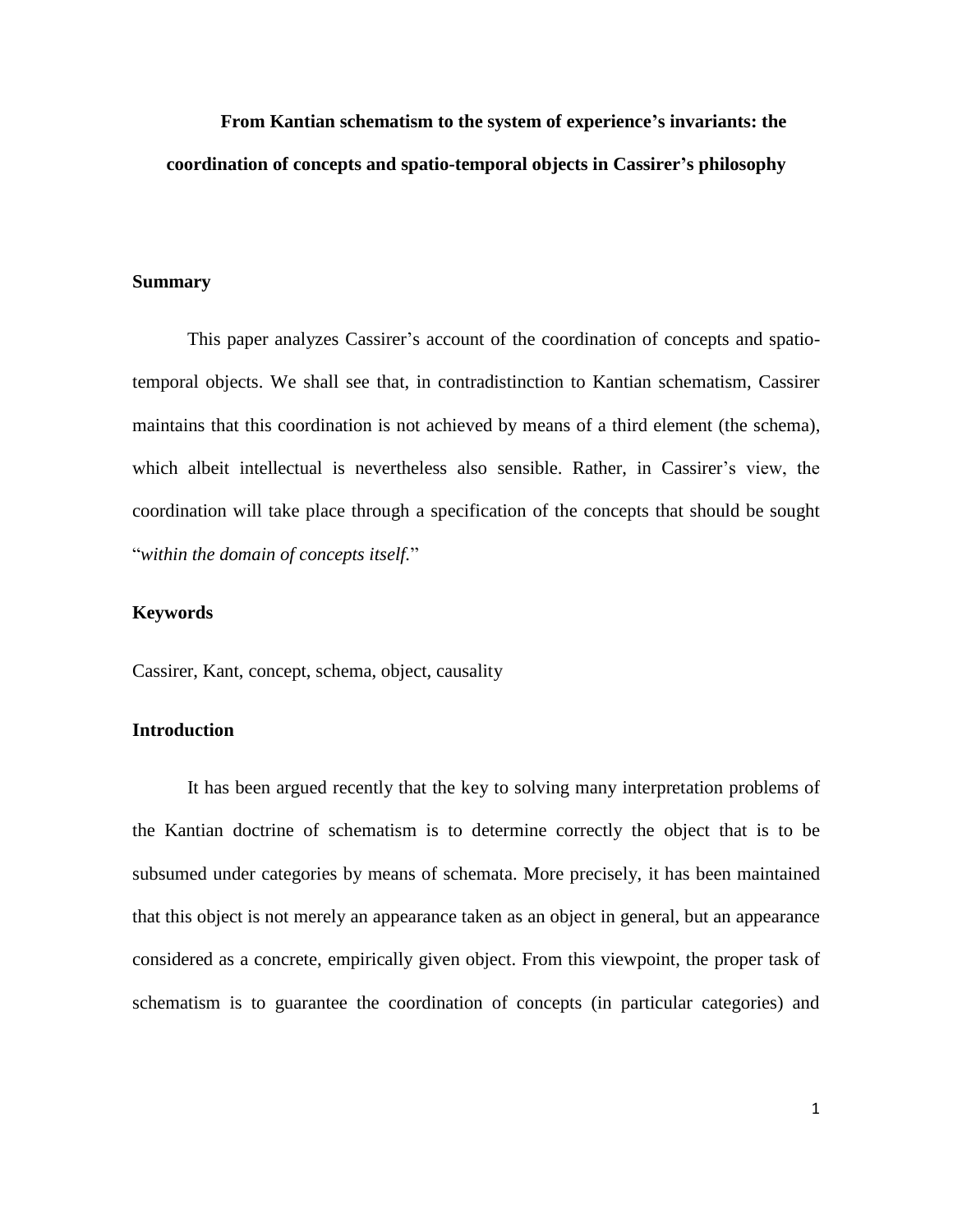individual spatio-temporal objects.<sup>1</sup> The aim of this paper is to analyze an alternative proposal to the Kantian solution of the coordination problem, which can be found in Ernst Cassirer"s philosophy. We shall see that, in contradistinction to Kantian schematism, Cassirer maintains that the coordination of concepts and objects is not achieved by means of a third element (the schema), which albeit intellectual is nevertheless also sensible.<sup>2</sup> Rather, in Cassirer"s view, the coordination will take place through a specification of the concepts that should be sought "*within the domain of concepts itself.*" 3

The thread that will enable us to reconstruct Cassirer"s argumentation will be his interpretation of the causality principle. We shall see that this principle is the ultimate condition upon which the possibility of the coordination of concepts and spatio-temporal objects depends.

The structure of the paper will be the following. We shall begin by discussing the general framework of Cassirer's investigations on the causality principle. This is the framework provided by the transcendental *method* (§1). Then, we shall analyze the problems that Cassirer finds in the Kantian doctrine of causality, in particular regarding the schematism of that category, once the transcendental method is assumed (§2). Later, we shall discuss the main structure of the system of physical knowledge, for it is within this system that concepts and spatio-temporal objects get coordinated (§3). Finally, we shall investigate the

 $^{1}$  Caimi (2010).

<sup>&</sup>lt;sup>2</sup> "Obviously there must be some third thing, which is homogeneous on the one hand with the category, and on the other hand with the appearance, and which thus makes the application of the former to the latter possible. This mediating representation must be pure, that is, void of all empirical content, and yet at the same time, while it must in one respect be *intellectual*, it must in another be *sensible*. Such a representation is the *transcendental schema*." *KrV*, B 177.

 $3$  Cassirer (1956), p. 166. Our emphasis.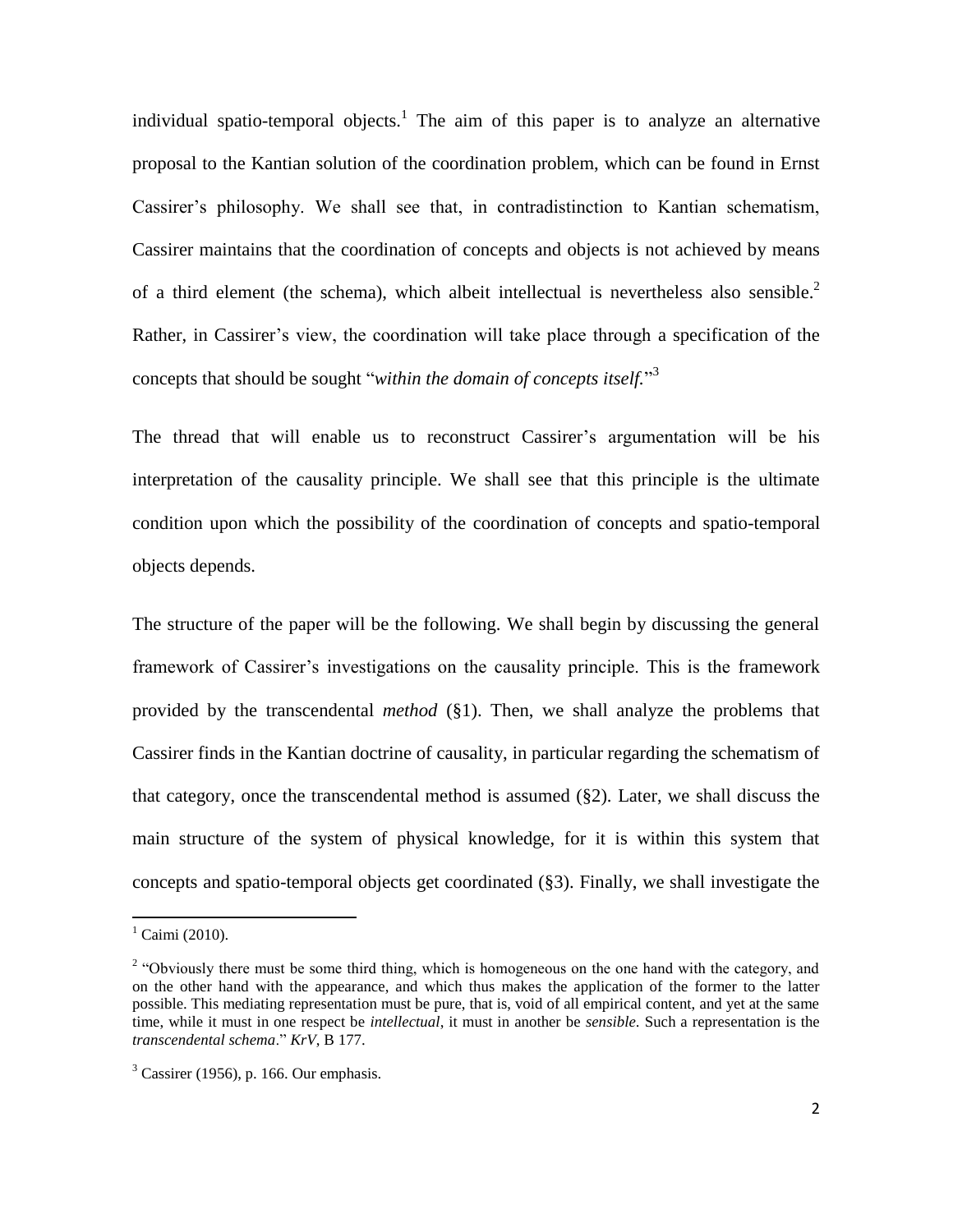transcendental role that Cassirer assigns to the causality principle, and we shall show how this principle makes the coordination of concepts and objects in the system of physical knowledge first possible (§4).

### **§1 Cassirer and the transcendental method**

The Neo-Kantianism of the Marburg school conceives itself as Kantian not regarding the content of its philosophy but rather regarding the form of its philosophizing. Neo-Kantians stress that they do not accept dogmatically any result of the Kantian doctrine. They just adopt the only real legacy of Kant: the philosophical *method*. This method is the *transcendental* one. 4

According to the transcendental method, philosophy should take a certain *factum* as the starting point for the reflection and proceed to seek the possibility conditions of that fact. In the case of theoretical philosophy, the fact to be considered is experience. But experience is identified with physico-mathematical science. In this sense, Hermann Cohen maintains that experience is given in mathematics and in pure natural science,  $5$  and, more precisely, in Newtonian science.<sup>6</sup> The task of transcendental philosophy, as a theory of experience, will be then to determine the conditions of possibility of Newtonian science.<sup>7</sup>

Cassirer adopts this Cohenian conception of the transcendental method. But, while Kant took as a fact the science of his time, Cassirer applies this method to the new *facta* provided

<sup>4</sup> Natorp (1912), p. 194. However, it should be pointed out that the expression "transcendental method" is not to be found in Kant's texts. See: Baum (1980).

 $5$  Cohen (1877), pp. 24 – 25.

 $6$  Cohen (1910), p. 32.

 $7^7$  Cohen (1918), p. 93.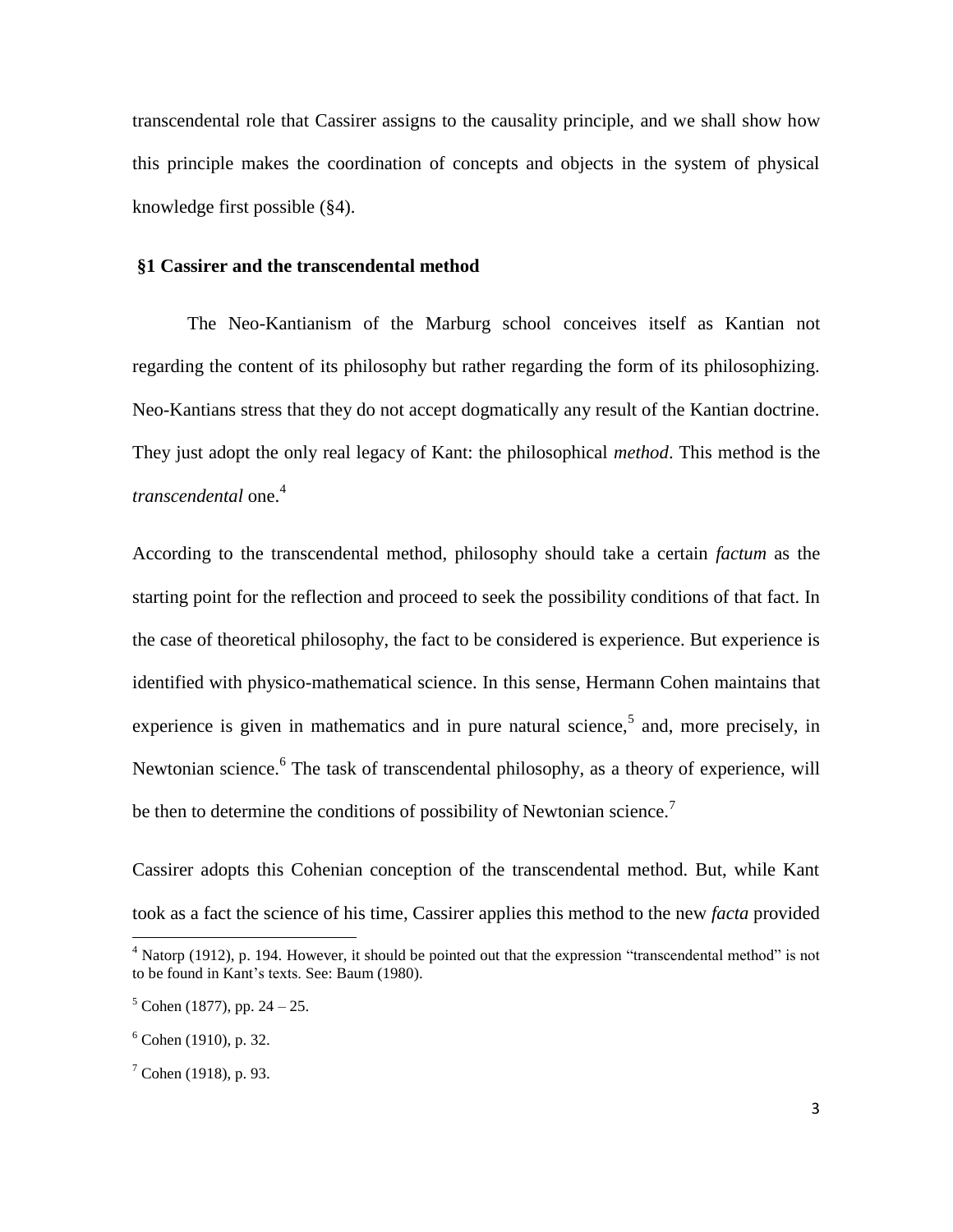by the progress of physico-mathematical sciences, which include, in particular, non-Euclidean geometry and the relativity and quantum theories. In this way, Cassirer thinks that, starting with Kantian presuppositions, it is possible and even necessary to take the philosophical investigation *beyond* the stage reached by Kant himself. This progress, Cassirer remarks, is just the reaffirmation of the spirit of Kantian philosophy, since "the purpose of the *Critique of Pure Reason* was not to ground philosophical knowledge once for all in a fixed dogmatic system of concepts, but to open up for it the "continuous development of a science'; in which there can be only relative, not absolute, stopping points."<sup>8</sup>

Cassirer discusses the role of the causality principle in the framework provided by such an analysis of the possibility conditions of the new scientific facts, according to the transcendental method. In the next section we shall consider the problems that Cassirer finds in the Kantian interpretation of that principle.

### **§2 Cassirer on Kantian causality**

Cassirer maintains: "Of all the various explanations of the causal concept offered in the *Critique of Pure Reason*, perhaps the most precise and most satisfying is the one in which it is said that the concept represents nothing but a direction for the formulation of definite empirical concepts."<sup>9</sup> At this point, Cassirer quotes the following passage of the first critique: "That everything that happens has a cause cannot be inferred merely from the concept of happening in general; on the contrary, it is this fundamental proposition which

<sup>8</sup> Cassirer (1923), p. 355.

 $^{9}$  Cassirer (1956), p. 127.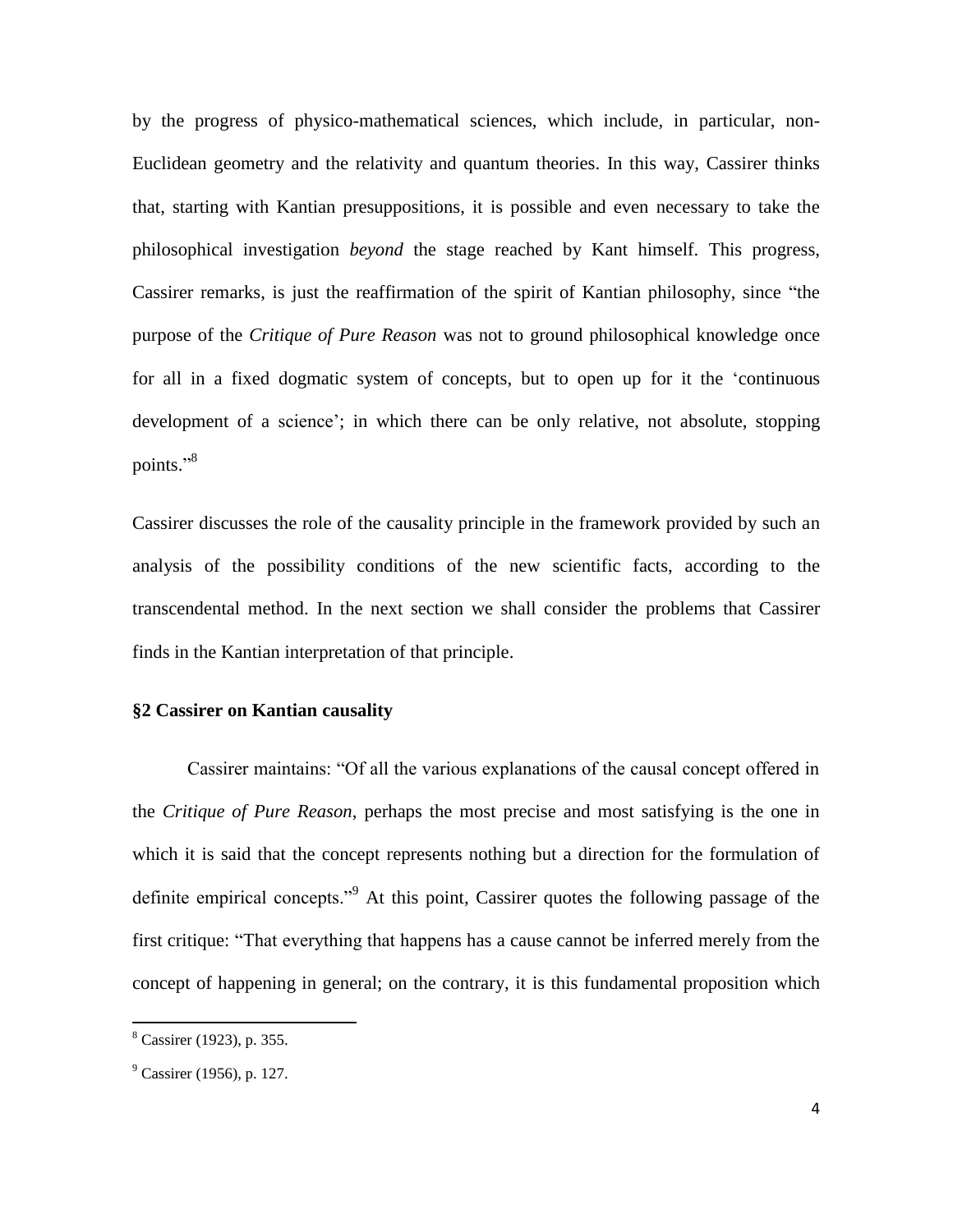shows how in regard to that which happens we are in a position to obtain in experience any concept whatsoever that is really determinate.<sup> $10$ </sup> The causality principle is a rule that indicates how we should conceive and form our concepts in order that they can fulfill their transcendental task: that of turning mere appearances into objective knowledge.<sup>11</sup> Thus, the causality principle is a principle about *cognitions* and not about *things* or events.<sup>12</sup> Even though in our everyday use of the principle we identify things as causes and effects, such a use is misleading if we are looking for a *scientific* foundation of causality. For what we call *thing* in our everyday experience is a complex of conditions that should be analyzed until the authentic scientific causal judgments are reached.<sup>13</sup> Such a characterization of *thing* as a complex of conditions expresses the core of Kant"s doctrine, according to which the concepts of lawlikeness (Gesetzlichkeit) and objectivity are connected in a synthetic *a priori* judgment: only by means of a lawlike ordering can appearances be referred to an object of experience. In this sense, Cassirer indicates: "Objectivity or objective reality, is attained only because and insofar as there is conformity to law –not vice versa."<sup>14</sup> Therefore, we do not cognize *objects*, as if they (logically) preceded their laws, but rather by means of these laws we cognize *objectively,* as far as we establish certain limits and permanent connections in the uniform course of experience.<sup>15</sup>

 $10$  *KrV*, A301 = B357.

 $11$  Cassirer (1956), p. 19. Similarly, Kant declares: "They [the pure concepts of the understanding] serve as it were only to spell out appearances, so that they can be read as experience." *Prol*, AA IV 312.

 $12$  Cassirer, (1956), p. 65.

<sup>13</sup> Cassirer, (1956), p. 21.

 $14$  Cassirer, (1956), p. 132.

<sup>15</sup> Cassirer, (1956), p. 137; Cassirer (1923), p. 303.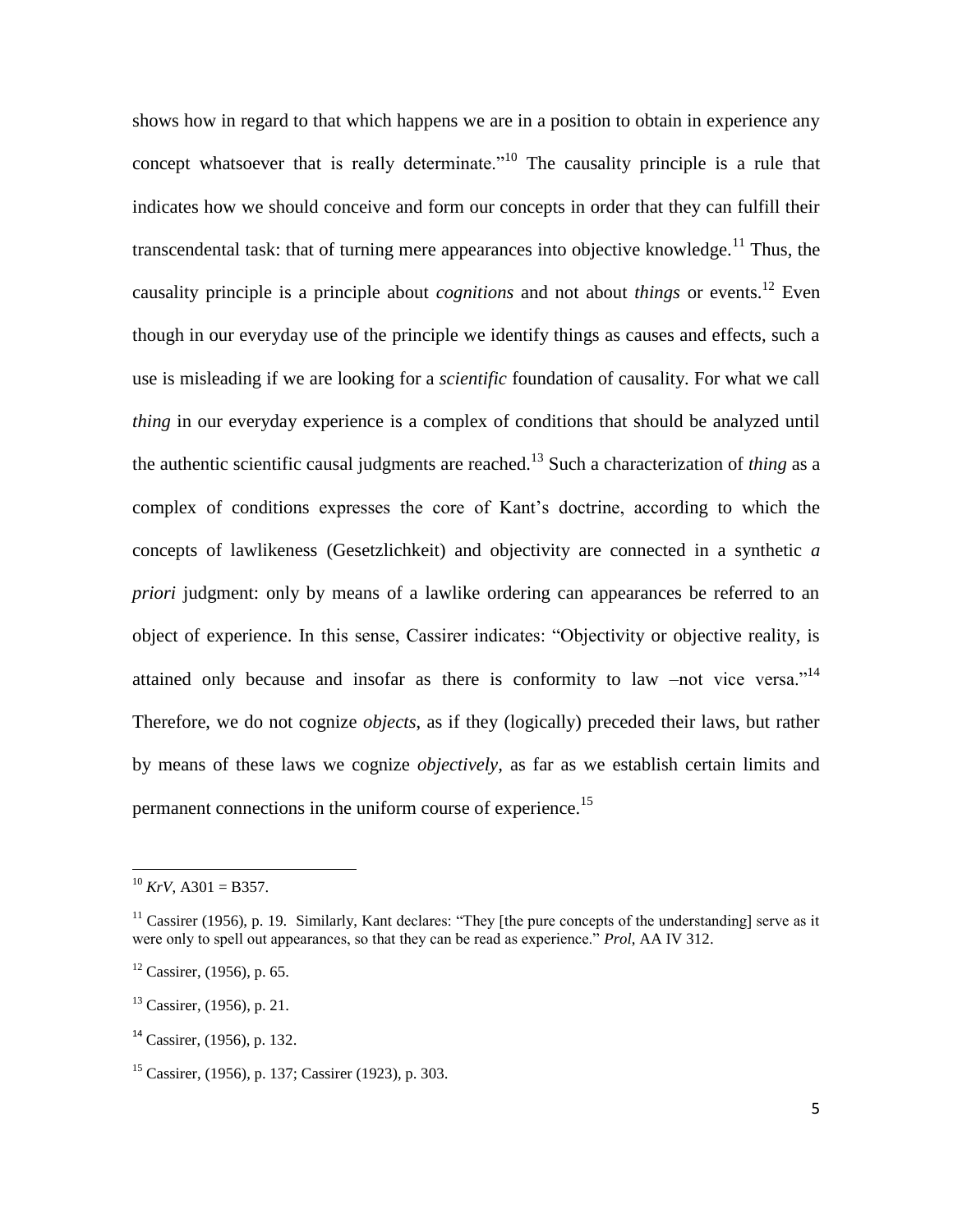However, Cassirer maintains, in the deduction of the causality principle carried out in the second analogy of experience, Kant wrongly directs his inquiry to empirical *things* and *events*, instead of exclusively focusing on empirical *knowledge*. <sup>16</sup> According to Cassirer, Kant rightly maintains the logical preeminence of the concept of law upon the concept of object, but the implications of such Copernican inversion are not fully assumed by the Kantian analysis of the causality principle. Here, Kant still struggles against representations of things and substances, as though a causal connection could be established by merely considering successive states of the same thing and determining the earlier as cause of the later.<sup>17</sup> Thus, following the example used by Kant, the objective series of a boat going down the river should not be established, for Cassirer, simply by determining the upstream state of the boat as the cause of its downstream state. Rather, the determination of the objective series requires considering the forces at issue and, more precisely, the physical laws (of gravitation, hydrodynamics and hydrostatics) that govern the movement of the boat. According to Cassirer, "these laws are the real components of the assumed causal connection."<sup>18</sup> In doing this, however, difficulties appear, since the exact formulation of those laws demands the symbolic language of physics, which differs significantly from the language of "things."<sup>19</sup> The determination of the transcendental role of causality as a condition of the possibility of scientific knowledge requires an analysis much more precise than the one carried out by Kant in the second analogy of experience. In particular, it is

<sup>&</sup>lt;sup>16</sup> Cassirer (1956), p. 60.

 $17$  Cassirer (1956), pp. 21 - 22.

<sup>&</sup>lt;sup>18</sup> Cassirer (1956), p. 22.

 $19$  Cassirer (1956), p. 22.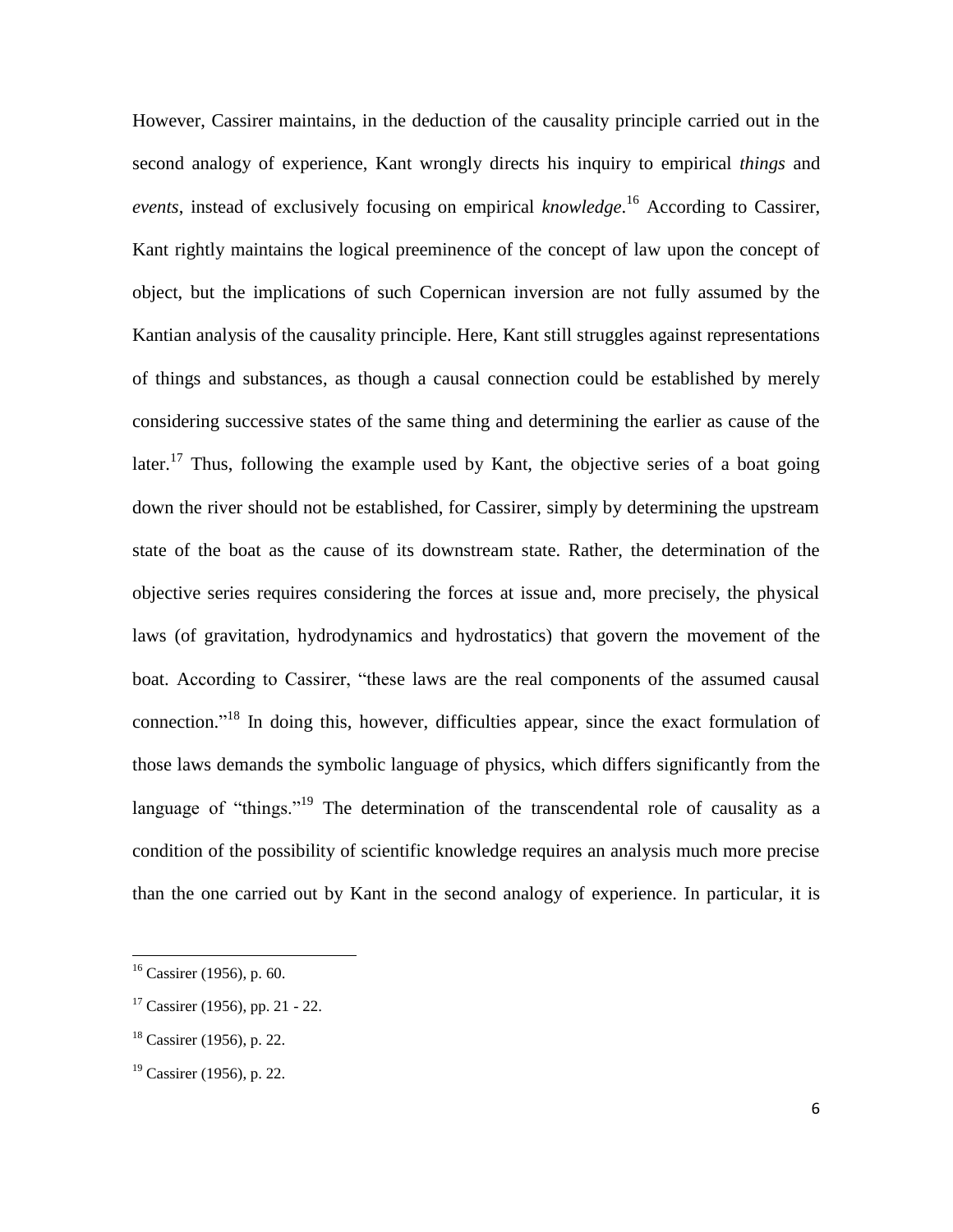necessary to give up any consideration of "things and events" and the underlying concept of substance in order to focus on the functional form of experience. For this reason, Cassirer criticizes Kant and declares: "Kant did not follow to the end the road which he took in his solution of the Humean problem."<sup>20</sup>

Cassirer shares the Kantian position concerning the dependence of the concept of object on the concept of law, but he rejects the way in which Kant describes the proper role of the causality principle, for Kant then seems to invert the direction of the dependence. In fact, one might think that Kant initially assumes certain states of an object (like the upstream and downstream states of the boat) which then in a second move are represented in a causal relationship in order to determine their temporal order. However, this reconstruction of Kant's argument would not be correct. Rather, for Kant, it is precisely the causality principle that enables an objective determination according to the concept of law: the principle of causality determines the *objective* series of experience by means of a *lawlike* connection of successive appearances. In contradistinction to what Cassirer suggests, Kant"s argument tries to show that *only* the representation of a *law* of my subjective perceptions enables their *objective* reference. Accordingly, the upstream and downstream states of the boat are represented as objective states *only* with the application of the principle of causality. Thus, Kant maintains the dependence of the concept of object on the concept of law in his analysis of causality.

However, according to Cassirer, Kant"s position still has another shortcoming. The mere thought of lawlikeness, which for Cassirer expresses the core of the concept of causality,

 $20$  Cassirer (1956), p. 59.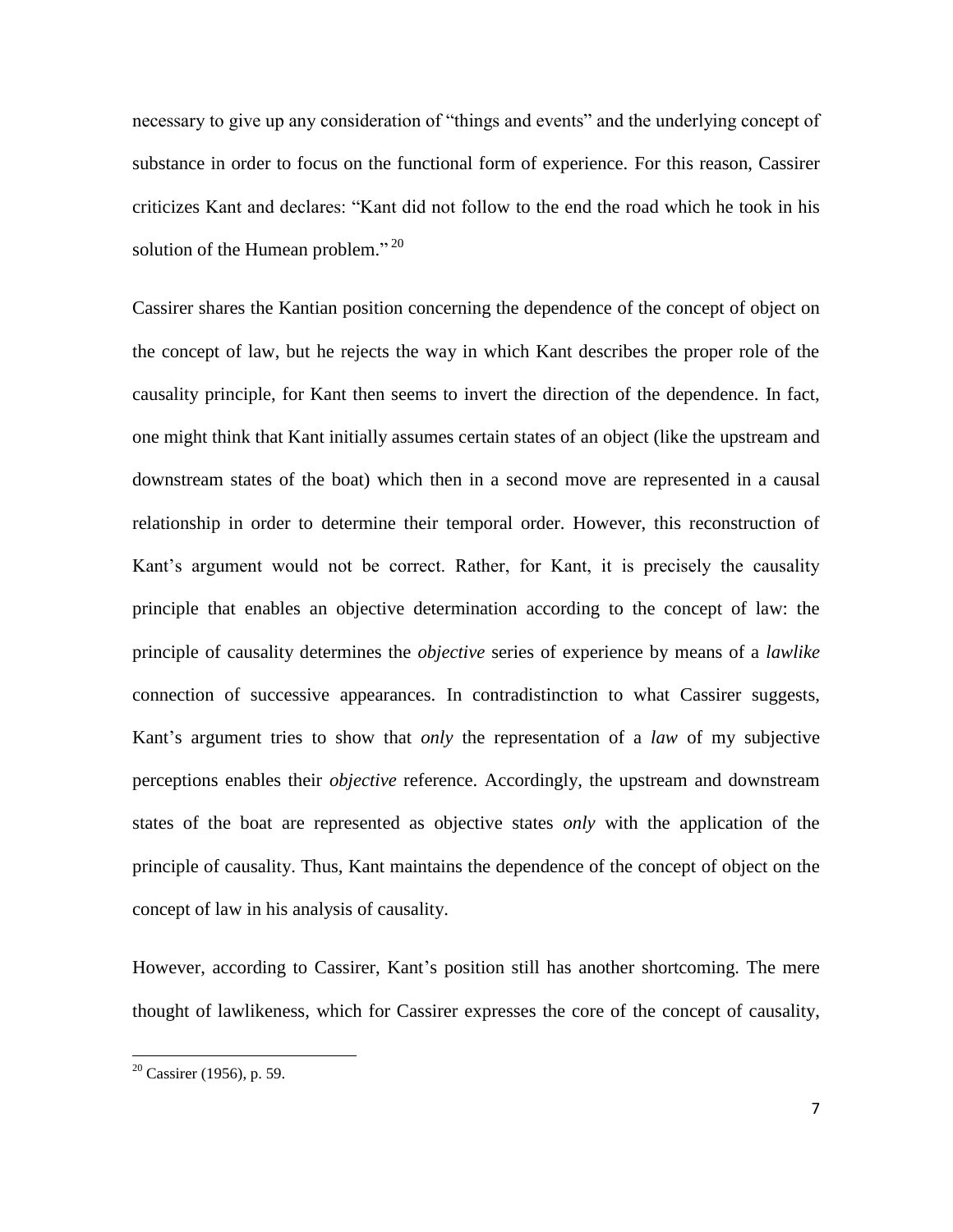leaves indeterminate *how* this conformity to law is to be empirically realized. Therefore, Cassirer says, Kant stresses that the category of causality should be *specified* in order to be useful and applied to experience.<sup>21</sup> This specification is achieved by means of the *transcendental schematism*. It is precisely this doctrine that explains how categories (in particular causality) may be applied to empirical phenomena. But, according to Cassirer, the validity of Kantian schematism is confined to the framework of Euclidean geometry and Newtonian mechanics. Therefore, Cassirer points out: "it is precisely these schemata which have lost their universal significance through the discovery of non-Euclidean geometry on the hand and the results of the special and general relativity theories on the other."<sup>22</sup> In the same sense, Cassirer maintains that the "crisis of causality" produced by quantum physics is not a crisis of the concept of cause, but rather a crisis of the way in which that concept is empirically applied through schemata. Thus, "such schematization has been definitely limited through the advent of the quantum theory. We can no longer combine causality with space-time description, let alone amalgamate the two in the manner of classical physics."<sup>23</sup>

Nevertheless, Cassirer indicates, Kant himself presents a version of the causality principle in which the latter remains free from the conditions imposed by schematism.<sup>24</sup> This is the A version of the principle, that reads: "Everything that happens, that is begins to be,

 $21$  Cassirer (1956), p. 166.

 $22$  Cassirer (1956), p. 166.

<sup>&</sup>lt;sup>23</sup> Cassirer (1956), p. 166. For an overview on Cassirer's reception of the scientific progress of late  $19<sup>th</sup>$ century and early  $20^{\text{th}}$  century, see: Plümacher (1996).

 $24$  Cassirer (1956), p. 162.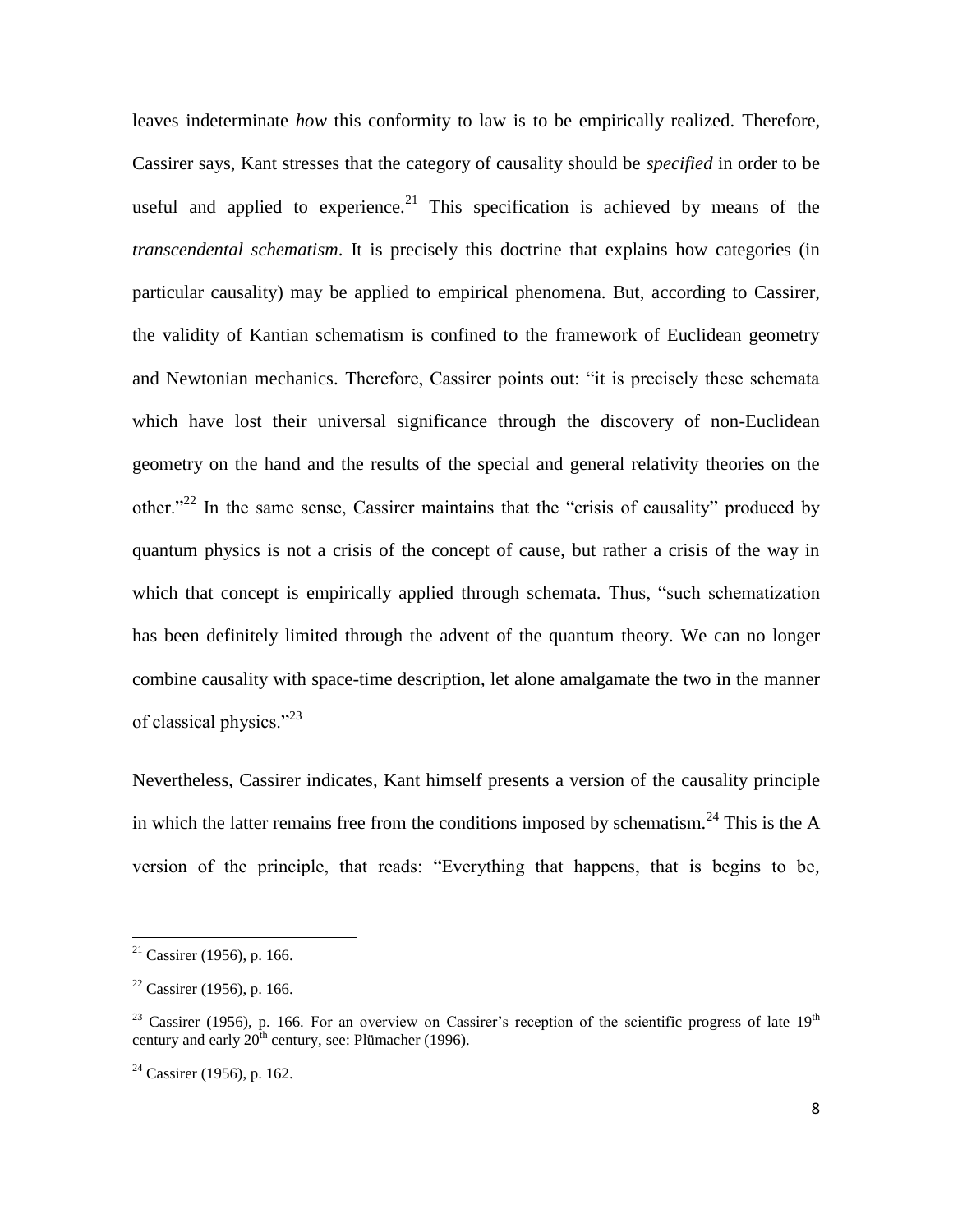presupposes something upon which it follows according to a rule."<sup>25</sup> In Cassirer's opinion, this formulation solely demands the possibility of connecting through rules that which happens, without presupposing anything about those rules. Causality just implies the mere conformity of natural events to law. But, in the proof of the causality principle, Kant takes a further step by introducing time through the schema of cause and effect. Finally, Kant relates causality and continuity. The cause does not produce the effect instantaneously, but in a certain time interval  $t_b - t_a$ , such that a real magnitude b-a increases through all its intermediate degrees from its initial value a in  $t_a$  to its final value b in  $t_b$ .<sup>26</sup> However, quantum theory rejects this continuity requirement by accepting that certain magnitudes may only have discrete values and vary from an initial to a final value without adopting the intermediate ones. Therefore, the connection between causality and continuity, as Kant understands it, should be abandoned.

Given this criticism of Kantian schemata, one might well expect that Cassirer would search for new transcendental schemata that could perform the task that the Kantian ones, dependent on an earlier stage of science, are no longer able to carry out. However, Cassirer"s proposal is much more radical. The new scientific facts, upon which a philosophical investigation carried out according to the transcendental method finally rests, demand a reinterpretation of the whole problem of Kantian schematism. In this sense, Cassirer maintains: "Transcendental logic can thus no longer be connected with or be dependent on transcendental aesthetics, as was the case in Kant"s system. The demanded

<sup>25</sup> *KrV*, A 189.

<sup>26</sup> *KrV*, B 253 f.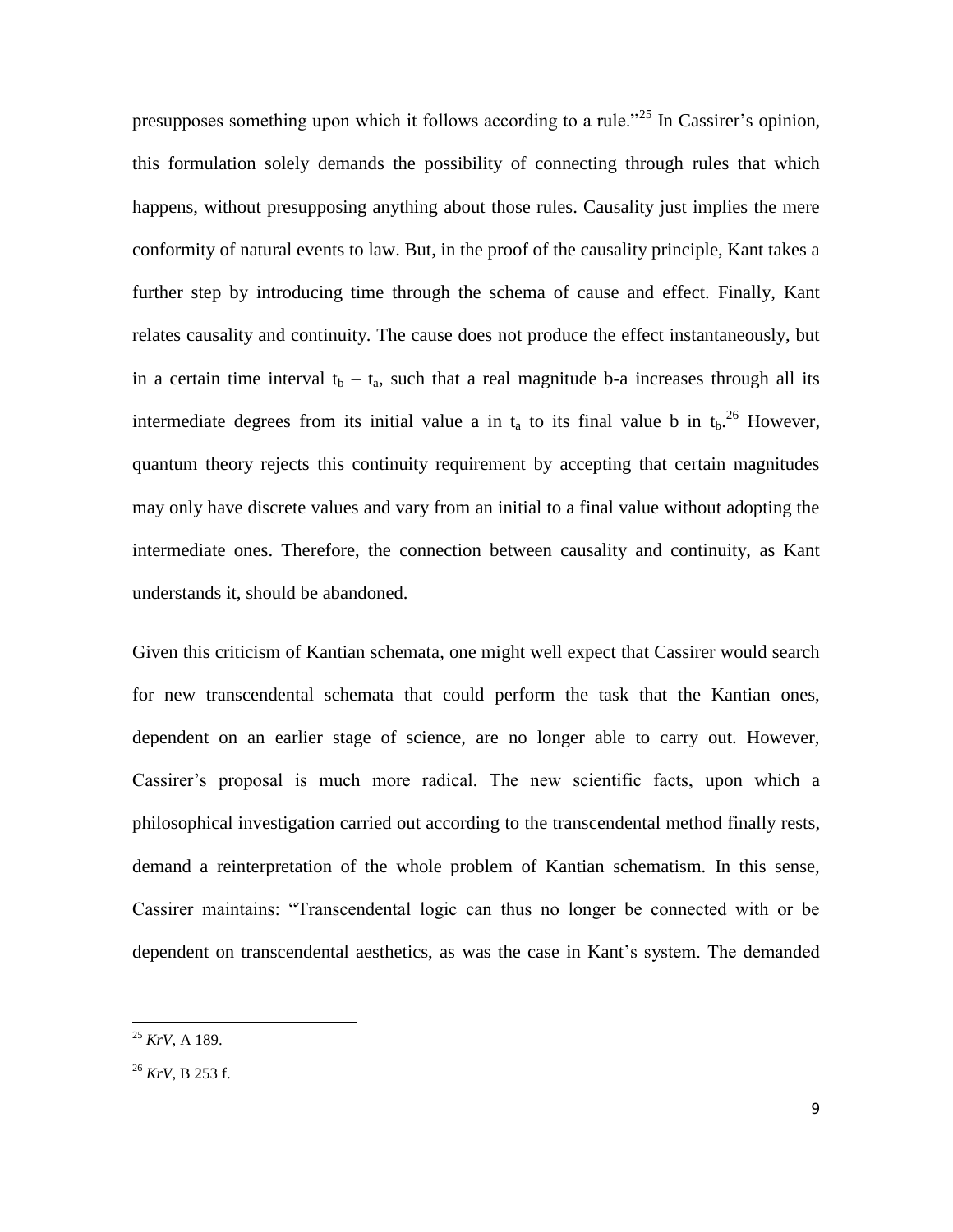specialization, indispensable for the empirical use of the causal concept, must now be looked for *within the domain of concepts itself*."<sup>27</sup>

In the next section we shall see that the conformity to law required by the principle of causality does not get specified by means of non-conceptual conditions. Rather, Cassirer puts forward a mere logical specification achieved in a system of invariants of experience.

## **§3 Physical knowledge as a system of invariants**

Cassirer conceives physics as a system in which three types of statements are to be distinguished: the statements of *measurement results*, the statements of *laws* and the statements of *principles*. 28

The statements of measurement results are the first step of the transition from the world of senses to the world of physics. This step is characterized by the conversion of sense data into determinations that may be subsumed under mathematical concepts. That which is perceived is represented in terms of measure and number and the immediate sense apprehension leaves its place to experimental observation.

From the point of view of the *extension* of knowledge, the statements of measurement results constitute a clear progress, because by means of measurement instruments it is possible to go beyond the contingent limits of our senses, as we do when we study, e.g., the

 $27$  Cassirer (1956), p. 166. Our emphasis. Nuzzo analyzes the modification of Cassirer's position on the relationship between logic and time from that maintained in *Substanzsbegriff und Funktionsbegriff* to the one of the *Philosophie der symbolischen Formen.* According to Nuzzo, in a theory of social sciences, a theory of invariants is not possible any more. Rather, logic becomes a kind of Hegelian phenomenology. See: Nuzzo  $(1996)$ , pp. 76 – 77.

 $28$  Cassirer (1956), pp. 29 ff.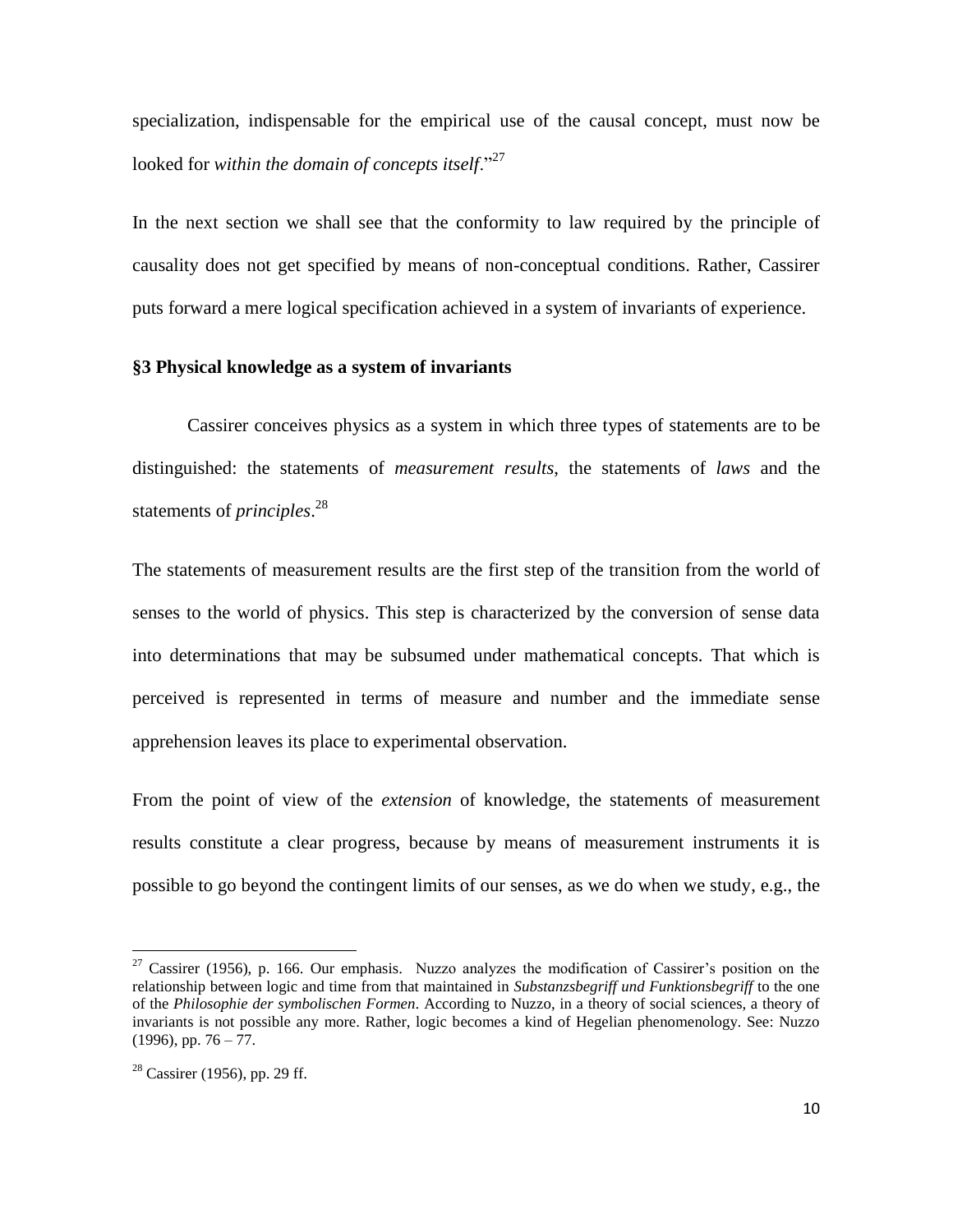lunar surface with a telescope or blood cells with a microscope. However, this extension is not the key point at issue here. In parallel to an expansion of our world image, a *concentration* takes place too. The variety of sensible qualities leaves its place to a few fundamental determinations, from which the richness of the sensible data should be explained.

This concentration makes a crucial modification of our knowledge possible. Multiple perceptions just make up an *aggregate*: the sensible qualities of a perceived thing are merely juxtaposed. Color, smell, flavor and texture of an apple are independent from each other. Any combination of these qualities may contingently take place. Unlike a mere aggregate, the properties of a physical object, such as, e.g., and ideal gas, are organized into a *system*. Thus, the modification of one property entails the modification of the rest of them. In this way, temperature, pressure and volume of the gas are not independent properties, but rather their values are interconnected in a necessary manner.

Such *relationships* between the properties of a physical object are expressed by a different type of statement: the statements of *laws*. Whereas the statements of measurement results are characterized by an unavoidable reference to a "here and now," law statements have the logical form "if, then." Accordingly, a law statement cannot be taken as a mere summary of a number of statements of measurement results. Laws do not connect in a hypothetical manner individual magnitudes to which we may ascribe a spatio-temporal index. Rather, laws relate *classes* of magnitudes. For this reason, the statements of laws are not reached by means of an (always controvertible) inductive inference that, starting from many cases,

11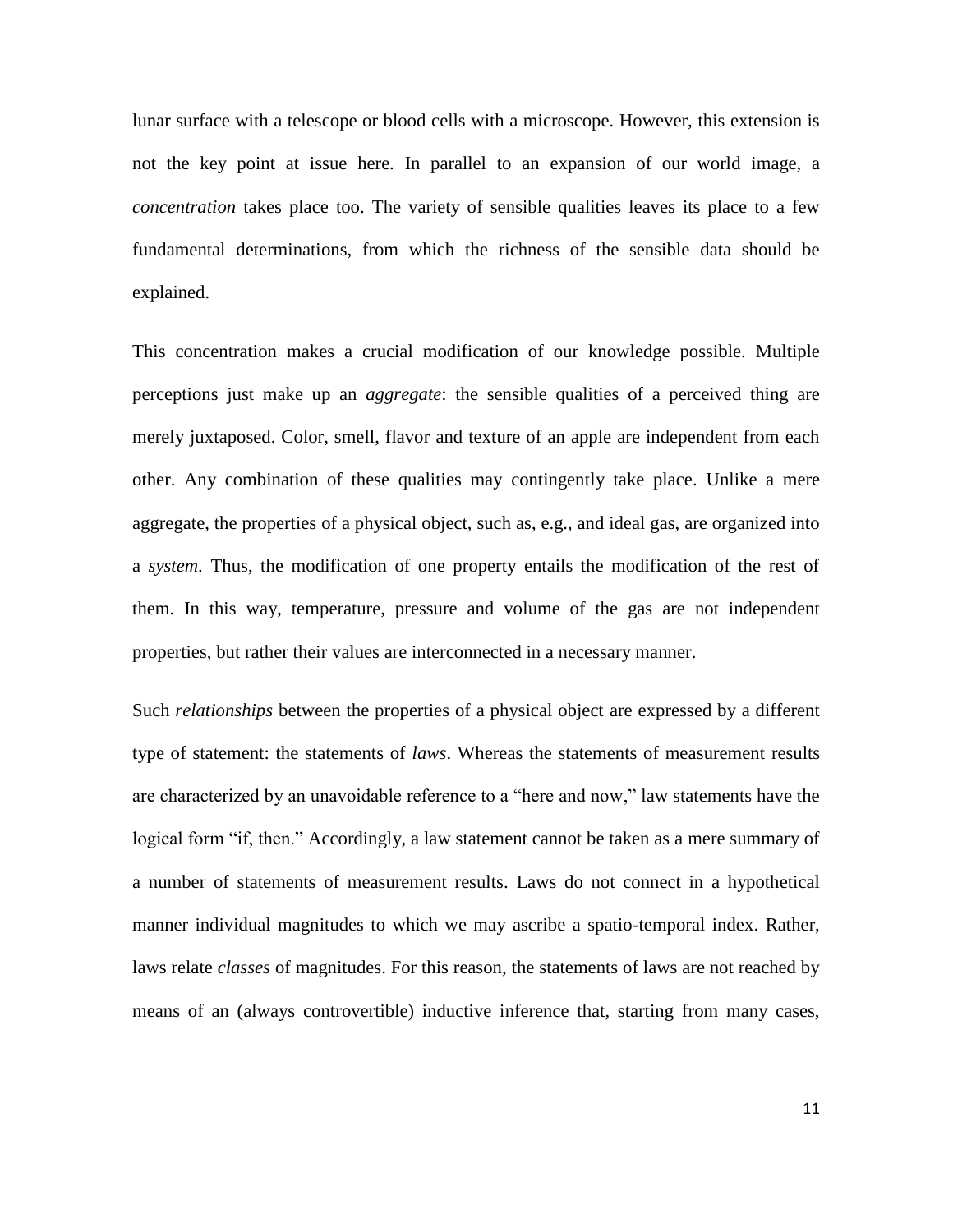aims at their totality. To the contrary, in a law statement the "here and know" viewpoint is completely abandoned and the representation of a necessary connection is reached.

However, the transition from statements of measurement results to statements of laws is not the end stage in the process of physical knowledge. For just as the multiplicity of properties of a physical object acquires unity through laws, these laws are in turn unified by means of principles. Such unification is accordingly expressed by a third type of statement: the statements of *principles*. While the statements of measurement results are individual and the statements of laws are general, the statements of principles are universal. These statements do not refer to individual magnitudes or classes of magnitudes, but they connect different domains of physical knowledge, such as optics, mechanics or electrodynamics. The differentiation of these domains is thought of as relative to the higher principle, which therefore grounds the differentiation and, at the same time, unifies the domains.<sup>29</sup> Physics does not stop in front of the multiplicity of its laws, but seeks rules that enable the transition from one law to another. These rules are principles. Examples of them are Carnot's principle, the principle of energy conservation and the principle of least action, to which we shall immediately return.

The different types of statements are *invariants of different order*. <sup>30</sup> The statements of measurement results express values of physical magnitudes that do not depend on the subjectivity of the one carrying out the measurement. For example, in the same place and at the same moment, one observer may be warm, while a second one is cold. In each case, the

 $29$  Cassirer (1956), p. 44.

<sup>&</sup>lt;sup>30</sup> On this issue, see: Ihmig (2001), pp. 81 ff. Ihmig develops *in extenso* Cassirer's theory of experience's invariants in: Ihmig (1995). See also Ihmig (1996).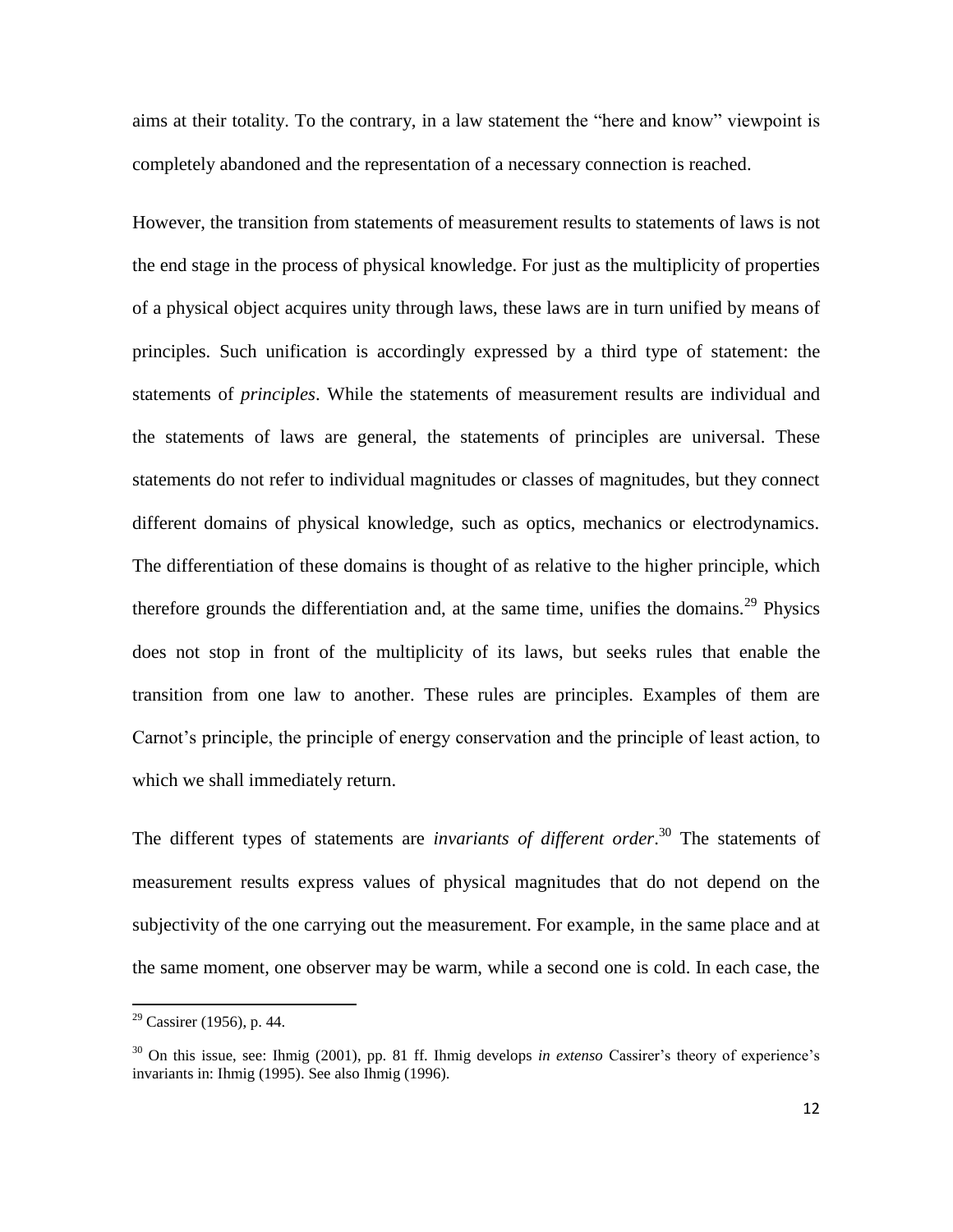perception has only subjective validity, varying from observer to observer. To the contrary, the statement of measurement result that expresses the room temperature remains invariant, since it is the same for all observers.

However, even though the temperature value is invariant in this sense, the statement of measurement result contains a spatio-temporal index: temperature has the value T in place x at time t. When knowledge progresses from statements of measurement results to law statements, this index disappears. A law statement does not include the particular temperature value in a certain place at a certain moment, as would be the case if a law were nothing more than a condensed expression of a collection of statements of measurement results. Rather, temperature is present in the law as a magnitude class that gets connected with other classes in a way that is *invariant* regarding the values of those magnitudes at different times and in different places. For example, the laws of Boyle, Mariotte and Gay Lussac connect temperature, pressure and volume of an ideal gas according to a rule independently of the absolute values of the spatio-temporal coordinates.<sup>31</sup>

But, as we have seen, the multiplicity of laws is to be distinguished from the rule that unifies them. In this case, the rule is contained in a statement of principle. Physics investigates how different laws, in particular those governing different areas of physics, are logically connected to each other. In doing this, the clue is not to be found in the different kinds of facts, but on the equations that express the structure of those areas. Cassirer puts forward the principle of least action as the paradigmatic example. In its application to particular cases, this principle was already known by Heron of Alexandria, who used it to

 $31$  Cassirer (1956), p. 42.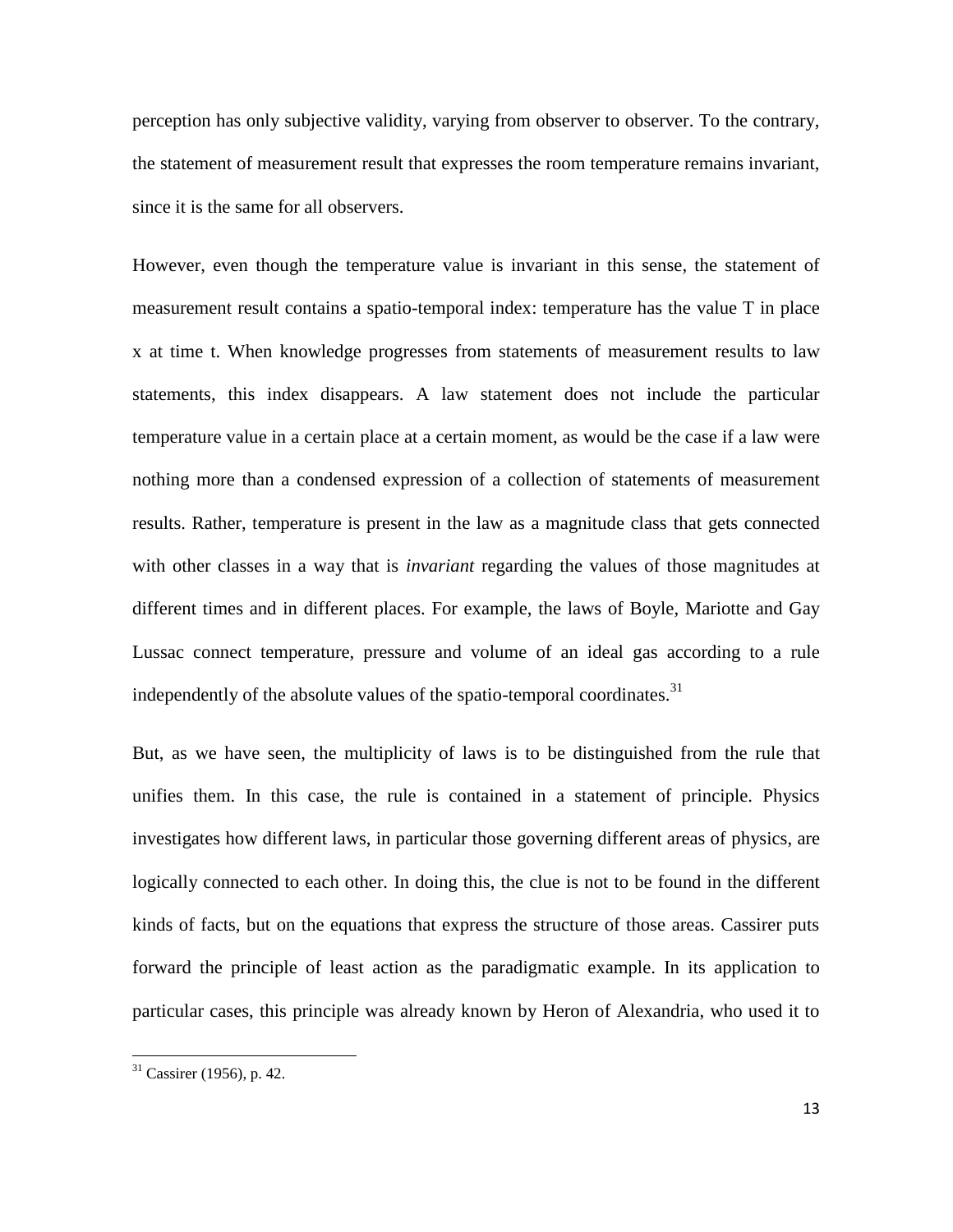find the reflection laws of light, while Fermat also deduced the law of refraction by means of a more extended and deeper version of the principle. Leibniz made use of the principle in mechanics and Maupertuis even founded a proof of God"s existence upon it. Euler gave a rigorous formulation and an exact physical meaning to the principle and Lagrange presented it in a complete and precise manner. Later, Helmholtz enunciated it as a universal physical principle, the validity of which went well beyond mechanics. The principle of least action, under the name of Hamilton"s principle, is now a fundamental principle of modern physics, both of relativity and quantum theory.

The essential feature of the principle of least action is that it is not bound to any determinate content, since it is a variational principle. The principle establishes that certain magnitudes should have a minimal value, but these magnitudes can be quite diverse, e.g., the path covered by light (Heron), the required time for light to cover a path (Fermat), the product of velocity and path length (Maupertius), the mean value of potential energy (Euler) or the difference between kinetic and potential energy (Hamilton). The demand that such magnitudes acquire an extreme value determines the general form of the laws of diverse physical disciplines, providing in this way a heuristic rule for the search and discovery of such laws. These laws will be multiple, but the principle will remain *invariant*  against them.

The statements of physics join together according to their invariance degree. The statements of measurement results are invariant against the subjectivity of the observer. Nevertheless, they vary against laws. These laws are in this respect invariant, but they are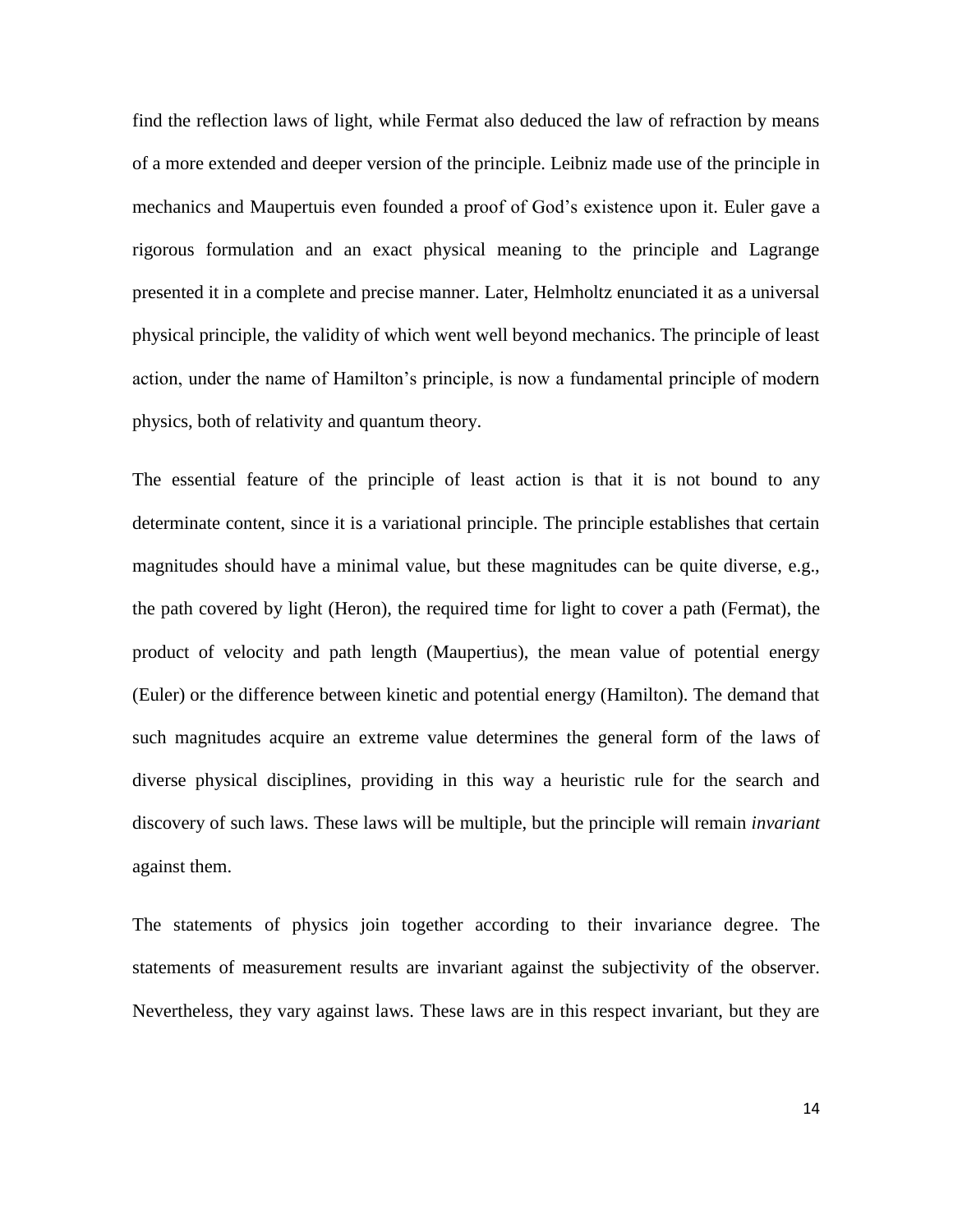not invariant against principles. Rather, principles are invariant against laws, and in being so they unify different branches of physics.

We can therefore see a reciprocal conditioning among statements that provides to the whole a systematic character. Neither are laws mere aggregates of measurement results nor are principles mere aggregates of laws. Physical knowledge does not originate from "an sich" elements, which may have sense and meaning independently of their relationship with others and that are accommodated in a kind of knowledge pyramid. Instead, we just find a functional coordination, in which all statements take part: the statements of "lower" type are entailed and presupposed by those of "higher" type. Thus, the right geometrical symbol of the system of physical knowledge would not be a pyramid, but rather a sphere, like the one that Parmenides uses to describe being.<sup>32</sup>

# **§4 Causality and the coordination of concepts and spatio-temporal objects**

Even though the transition between statements of different type amounts to a qualitative jump, since it is in each case a modification of the kind of invariance that the statements express, the consideration of the causality principle entails a much more radical move. The causality principle is neither a metaphysical statement about the world in itself, nor an empirical statement about the sensible world, like those we have discussed so far. The causality principle does not talk about objects, but rather about our *knowledge* of objects and it is in this sense a *transcendental* principle.<sup>33</sup> More precisely, the principle is a statement about our empirical knowledge of objects and, thus, about the statements of

 $32$  Cassirer (1956), p. 35.

 $33$  Cassirer (1956), p. 58.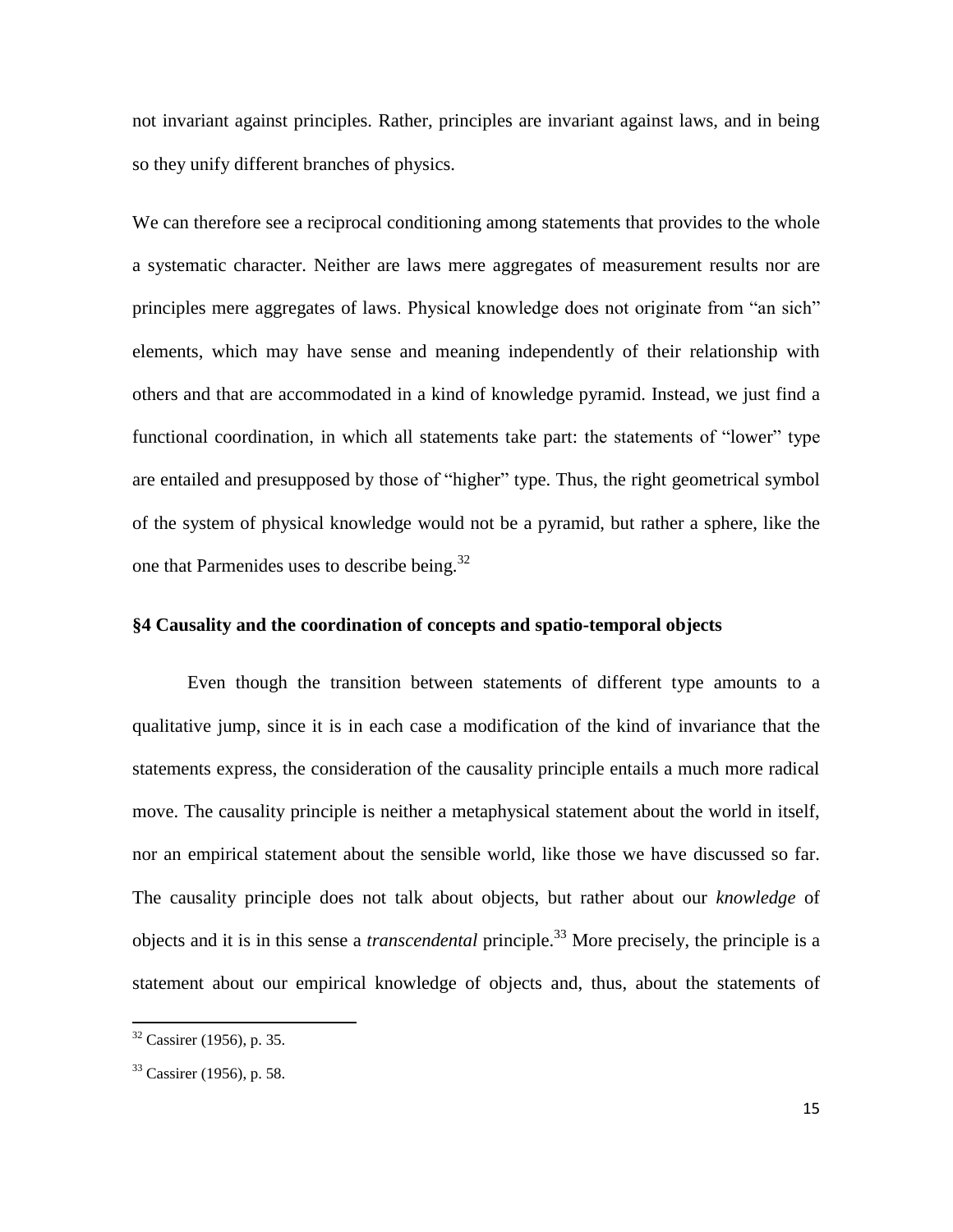measurement results, about the statements of laws and about the statements of principles. According to Cassirer, the causality principle declares that all these statements "can be so related and combined with one another that from this combination there results a system of physical knowledge and not a mere aggregate of isolated observations."<sup>34</sup> In other words, the causality principle states that the conversion of sensible data into measurement results, their ordering according to laws and the unification of the multiplicity of these laws under principles is always possible. Thereby, even though such a process of systematization can never be considered as complete, its achievement should be sought as if an ultimate system were possible, by assuming that natural phenomena do not resist being systematically ordered.

Therefore, Cassirer understands the causality principle in a transcendental sense, as a condition of the possibility of scientific knowledge, but he ascribes to it a meaning that does not coincide with the Kantian one. According to Kant, the causality principle is constitutive for the possibility of experience, in so far as it makes the distinction between the subjective series of perceptions and the objective series of experience first possible. For Cassirer, the causality principle has instead a regulative character,  $35$  guiding our understanding towards the systematic unity of experience.<sup>36</sup>

<sup>&</sup>lt;sup>34</sup> Cassirer (1956), p. 60.

<sup>&</sup>lt;sup>35</sup> At this point, Cassirer agrees with Helmholtz, for whom the law of causality expresses that regulative principle of our thought that requires us to always look for more general laws: Cassirer (1956), pp. 61 ff. On the constitutive/regulative distinction in Cassirer"s philosophy, see: Pätzold (1996).

<sup>&</sup>lt;sup>36</sup> Cassirer indicates that, if we wanted to use Kantian terminology, we should call the causality principle a "postulate of empirical thought", since, as a purely methodological principle, it does not concern the content of the different types of statements but only the character of their objective validity. See: Cassirer (1956), p. 60. But, against Cassirer"s interpretation of causality it should be pointed out that the causality principle in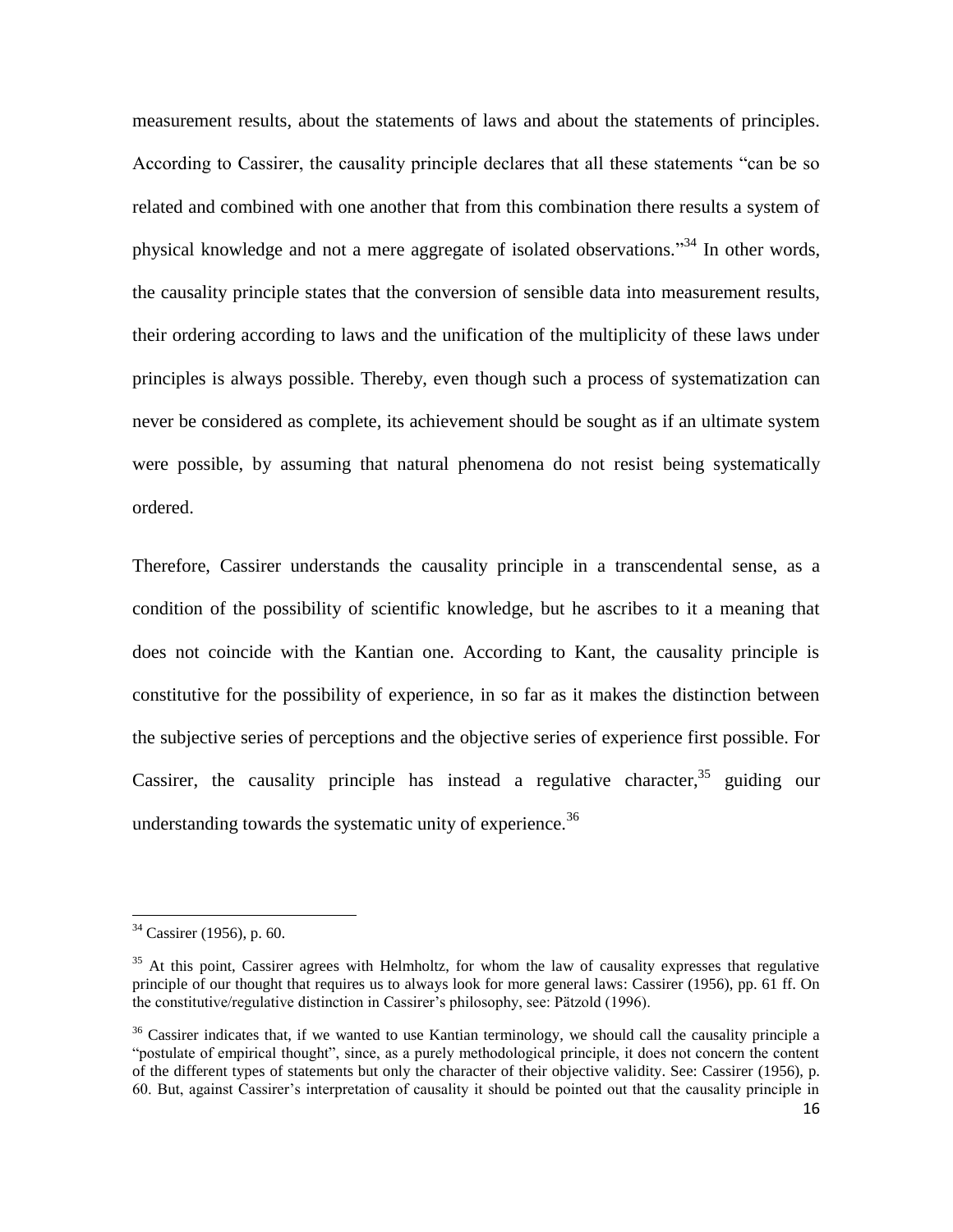Kant distinguishes the necessary task of three different cognitive faculties, which cooperate in knowledge: sensibility, understanding and reason. Sensibility provides us with intuitions. Understanding synthesizes these intuitions by means of concepts and thereby refers them to an object. Reason brings about the systematic unity of such objective cognitions. "Thus," Kant declares, "all human knowledge begins with intuitions, proceeds from thence to concepts, and ends with ideas."<sup>37</sup> From this viewpoint, the subsumption of spatio-temporal objects under concepts is the problem that the theory of schematism deals with. Schemata are precisely those representations that enable the spatio-temporal objects *given* by sensible intuitions to be *thought* by the concepts of understanding.

Cassirer, in contradistinction to Kant, does not pose the problem in terms of cognitive faculties, since in that way the danger of psychologism seems unavoidable.<sup>38</sup> The problem of the coordination between concepts and spatio-temporal objects is not that of the heterogeneity between *intellectual* concepts and *sensible* appearances. <sup>39</sup> Cassirer rather assumes a transcendental perspective from which there is just one single objectifying function. In this regard, Cassirer indicates: "According as the *function* of objectivity, which is unitary in its purpose and nature, is realized in different empirical material, there arise

**.** 

modern physics does perform the very specific task of guaranteeing the objective character of the series of events, as it can be most clearly seen in relativity theory. On this issue, see: Schmitz-Rigal (2002), pp. 277 ff.

<sup>37</sup> *KrV*, B730.

<sup>&</sup>lt;sup>38</sup> In fact, according to Cassirer, the true subject of the theory of schematism is the problem of the *psychological* possibility of a general concept. Cassirer (1922), p. 713. See also: Plümacher (1996), p. 119. However, Kant does not seem to aim at explaining here how a concept is formed, but rather how an already formed concept is *applied*.

<sup>&</sup>lt;sup>39</sup> "Fassen wir den Verstand nicht lediglich als ein Vermögen der abstrakten Gattungsbegriffe, sondern, wie wir es nach der transzendentalen Deduktion der Kategorien tun müssen, als das ,,Vermögen der Regeln" auf, so hört er in der Tat auf, der Anschauung völlig ,,ungleichartig" zu sein." Cassirer (1922), p. 716.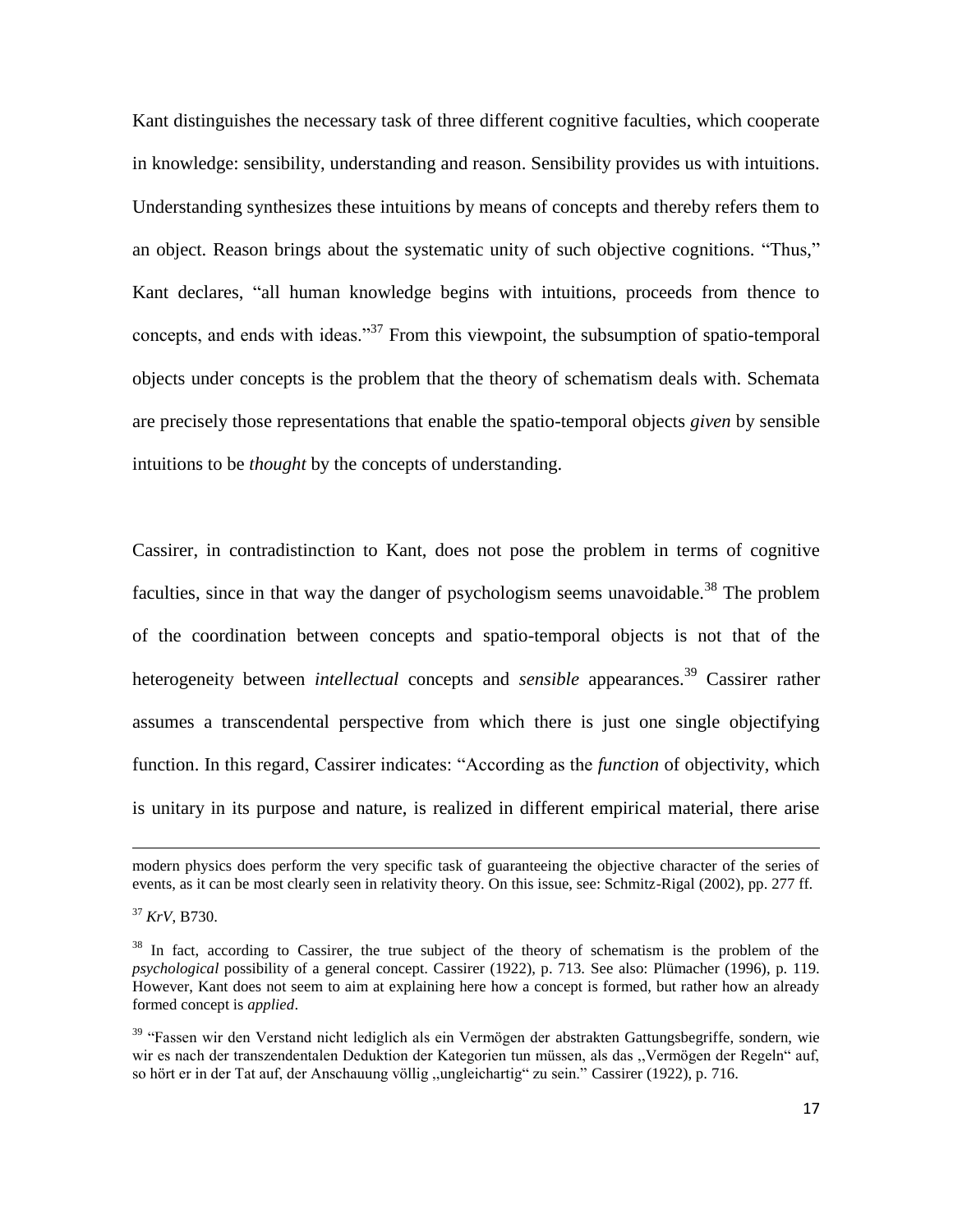different concepts of physical reality; yet these latter only represent different stages in the fulfillment of the same fundamental demand."<sup>40</sup> The transcendental task of each Kantian faculty is thereby reinterpreted as a different moment of fulfillment of that unitary function.<sup>41</sup> The statements of measurement results provide us with spatio-temporal data that are to be brought under rules expressed by statements of laws, the unity of which is attained by statements of principles.

However, since "in all scientific knowledge laws precede objects," Cassirer stresses that no object is "given" to us "other than through laws."<sup>42</sup> Thus, the Kantian distinction between the sensible conditions under which objects are given in intuition and the intellectual conditions under which objects are thought by means of laws cannot be maintained any more. The data for objective knowledge, the "statements of the first level," cannot be isolated from statements of higher order as if "there would always be the possibility of imagining the higher layers removed without destroying the bottom layer or even altering it essentially."<sup>43</sup> To the contrary, "everything significantly factual is already theory."<sup>44</sup>

According to Cassirer, each type of statement expresses a peculiar moment of the conformity to law demanded by the causality principle. More precisely, each moment

 $40$  Cassirer (1956), pp. 137 – 138.

<sup>&</sup>lt;sup>41</sup> "In diesem gesetzmäßigen Aufbau der Erkenntnis, in der Stufenfolge von Anschauung, Verstandesbegriff und Idee wir für uns alle empirische Wirklichkeit erst fassbar." Cassirer (1921), p. 61.

 $42$  Cassirer (1956), p. 143.

 $43$  Cassirer (1956), p. 35.

<sup>44</sup> Cassirer (1956), p. 35.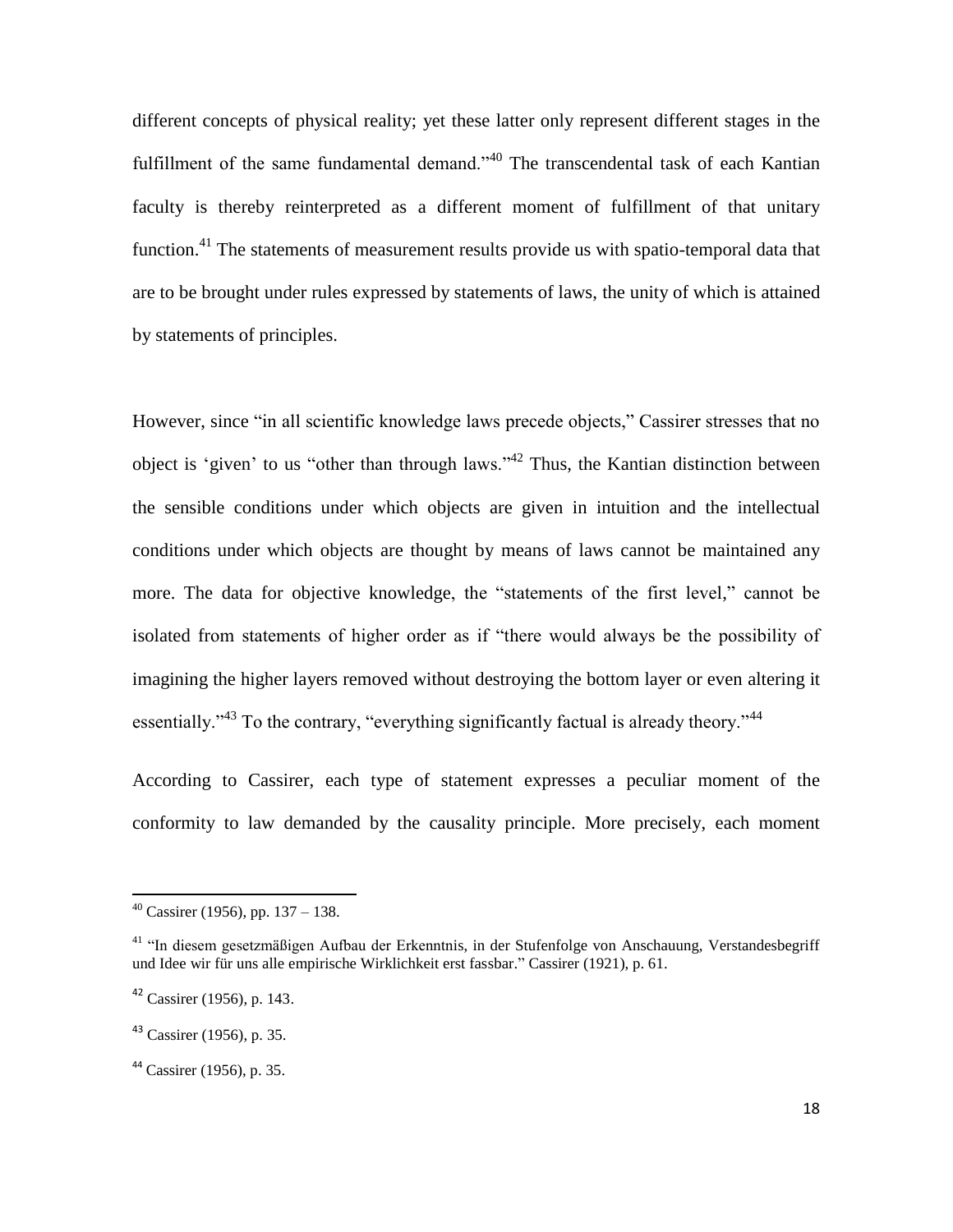corresponds to a certain order of logical invariance. In this way, concepts and spatiotemporal objects get coordinated in a system of invariants of experience.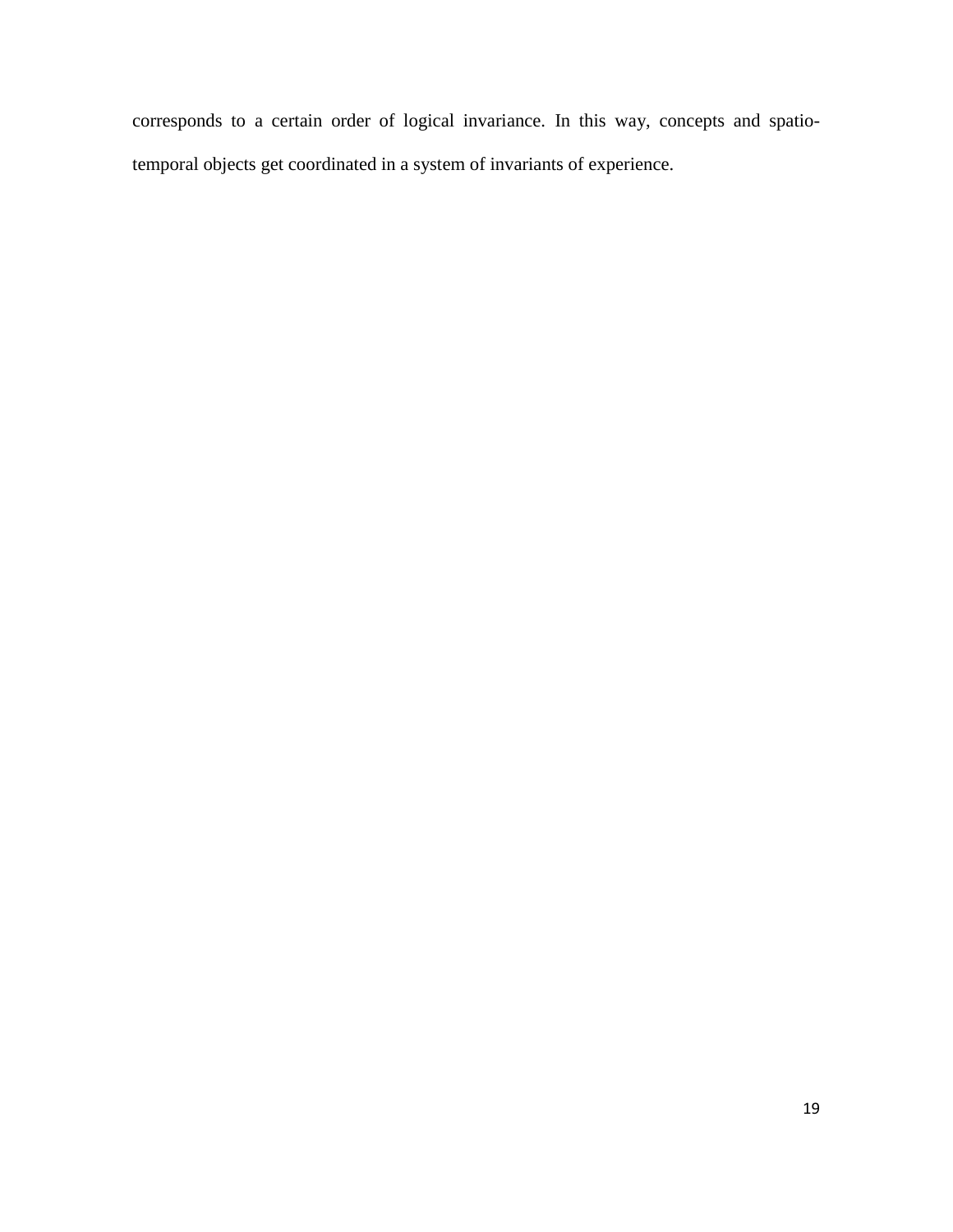#### **References**

BAUM, Manfred. Article: "Methode, tranzendentale." In: *Historisches Wörterbuch der Philosophie*. Hrsg. v. Joachim Ritter und Karlfried Günder. Bd. 5, Basel – Stuttgart, 1980.

CAIMI, Mario (2010). "Der Gegenstand, der nach der Lehre vom Schematismus unter die Kategorien zu subsumieren ist." Conference held at the 11th Kant Congress, Pisa, Italy. Forthcoming in: Bacin, Stefano; Ferrarin, Alfredo; La Rocca, Claudio; Ruffing, Margit (eds.), *Proceedings of the 11th International Kant Congress*, de Gruyter.

CASSIRER, Ernst. *Das Erkenntnisproblem in der Philosophie und Wissenschaft der neueren Zeit*. Bd. 2. Berlin: Bruno Cassirer, 1922<sup>3</sup> .

CASSIRER, Ernst. *Substance and Function, and Einstein's Theory of Relativity* (translation by William Curtis Swabey and Marie Collins Swabey). Chicago-London: Open Court, 1923.

CASSIRER; Ernst. "Goethe und die mathematische Physik". In: CASSIRER; Ernst. *Idee und Gestalt.* Berlin: Bruno Cassirer, 1921.

CASSIRER, Ernst. *Determinism and Indeterminism in Modern Physics.* Translation by O.Theodor Benfey. New Haven: Yale University Press, 1956.

COHEN, Hermann. *Kants Begründung der Ethik*. Berlin: Ferd. Dümmler, 1877.

COHEN, Hermann. *Kants Begründung der Ethik*. 2. Auflage. Berlin: Bruno Cassirer, 1910.

COHEN, Hermann. *Kants Theorie der Erfahrung*. 3. Auflage. Berlin: Bruno Cassirer, 1918.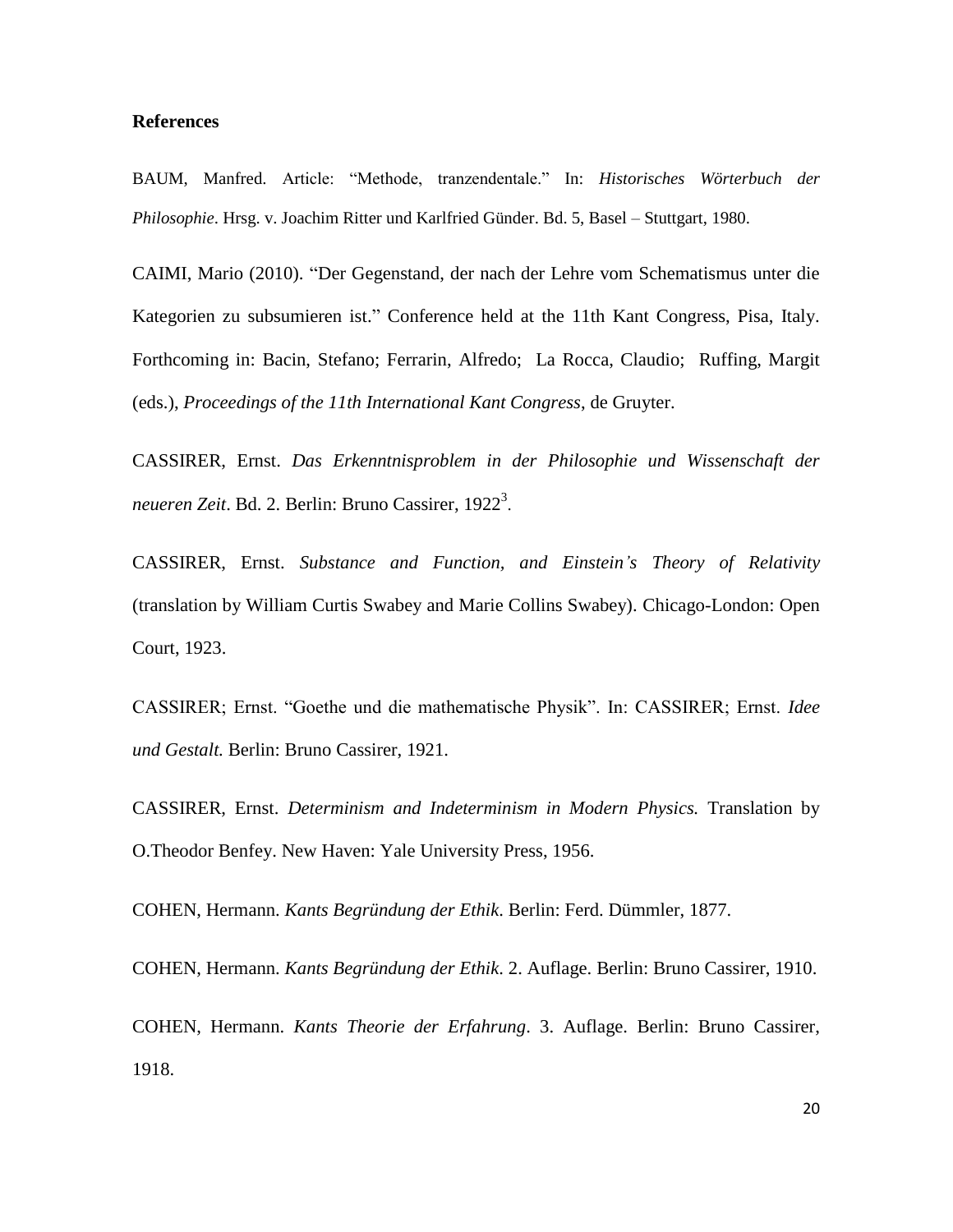IHMIG, Karl-Norbert. "Cassirers Rezeption des *Erlanger Programms* von Felix Klein." In: PLÜMACHER and SCHÜRMANN (1996), pp. 141 – 163.

IHMIG, Karl-Norbert. *Cassirers Invariantentheorie und seine Rezeption des 'Erlanger Programms'*. Hamburg: Meiner, 1997.

IHMIG, Karl-Norbert. *Grundzüge einer Philosophie der Wissenschaften bei Ernst Cassirer*. Darmstadt: Wissenschaftliche Buchgesellschaft, 2001.

KANT, I. *Critique of Pure Reason (KrV).* Translation by Norman Kemp Smith. London: Macmillan, 1929.

KANT, I. *Prolegomena to Any Future Metaphysics (Prol)*. Translated and edited by Gary Hatfield. Cambridge: Cambridge University Press.

NATORP, Paul. "Kant und die Marburger Schule", *Kant-Studien* **17**: 193 – 221, 1912.

NUZZO, Angelica. "Das Verhältnis von Logik und Zeit bei Kant und Cassirer". In: PLÜMACHER and SCHÜRMANN (1996), pp. 59 – 80.

PÄTZOLD, Detlev. "Cassirers Symbol-Formen: konstitutives oder regulatives Apriori der Repräsentation?" In: PLÜMACHER and SCHÜRMANN (1996), pp. 187 – 203.

PLÜMACHER, Martina. "Die Einheit der Regel der Veränderung. Zur Bedeutung der Wissensschaftsrezeption für Cassirers Theorie des Wissens." In: PLÜMACHER and SCHÜRMANN (1996), pp. 113 – 140.

PLÜMACHER, Martina and SCHÜRMANN, Volker (Eds.). *Einheit des Geistes: Probleme ihrer Grundlegung in der Philosophie Ernst Cassirers*. Frankfurt am Main: Lang, 1996.